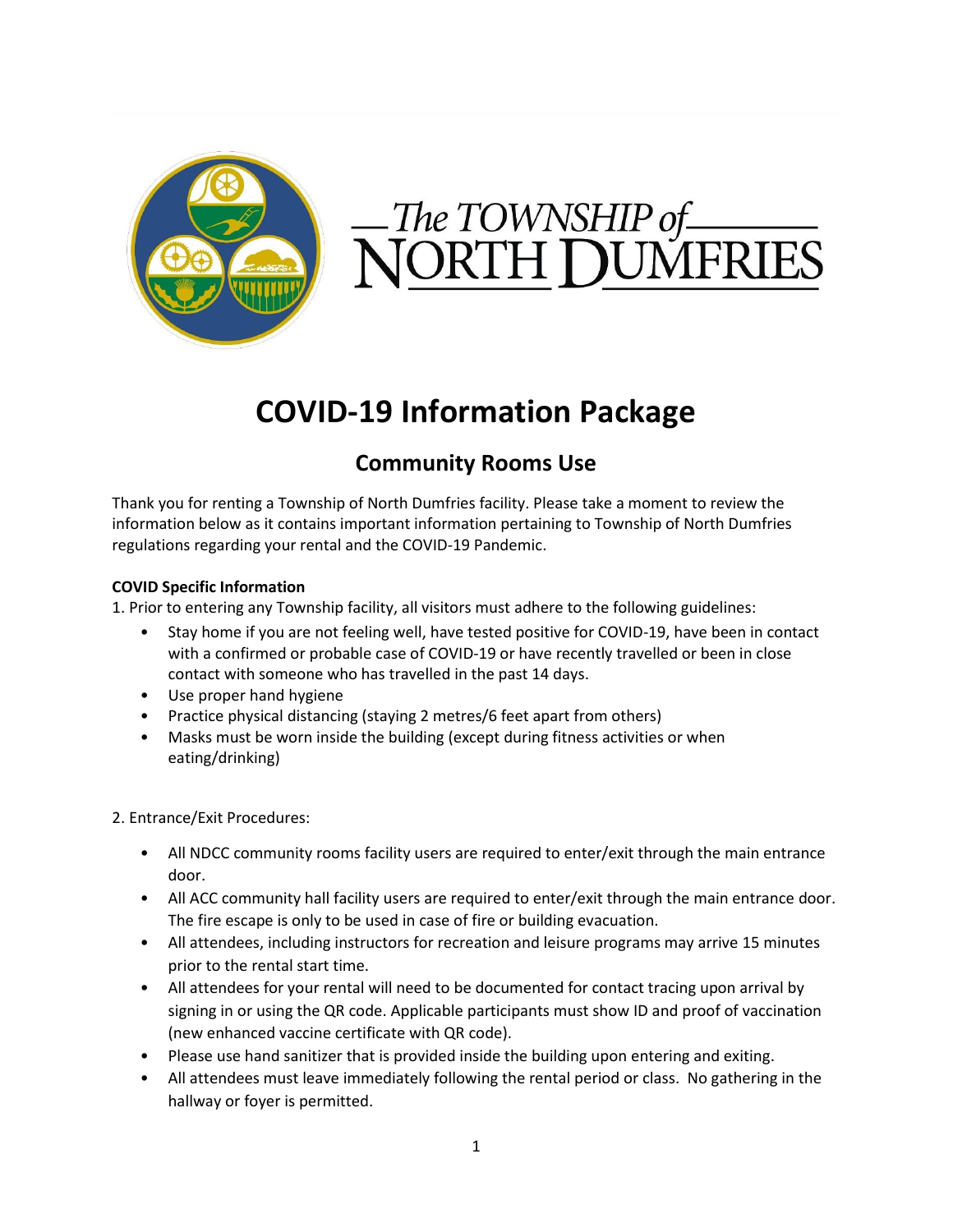#### **Sports and recreational fitness**

- Maintain 2 metres physical distancing at all times
- Spectators not permitted in rooms or hallways, however each person under 18 may be accompanied into the building by one parent or guardian
- Individual and team sports are permitted
- Face coverings required except when participating in a sport or fitness activity
- A safety plan is required to be prepared and submitted

#### **Meeting/event spaces**

- Capacity limit for the venue, where physical distancing can be maintained:
	- o 50% of regular capacity but 10 permitted for social gatherings
- Face coverings required except when eating or drinking
- A safety plan is required to be prepared and submitted

#### **Performing Arts**

- Rehearsal or performing a recorded or broadcasted event permitted, with restrictions, which include:
	- o Performers and employees must maintain 2 metres physical distance except for purposes of the performance
- A safety plan is required to be prepared and submitted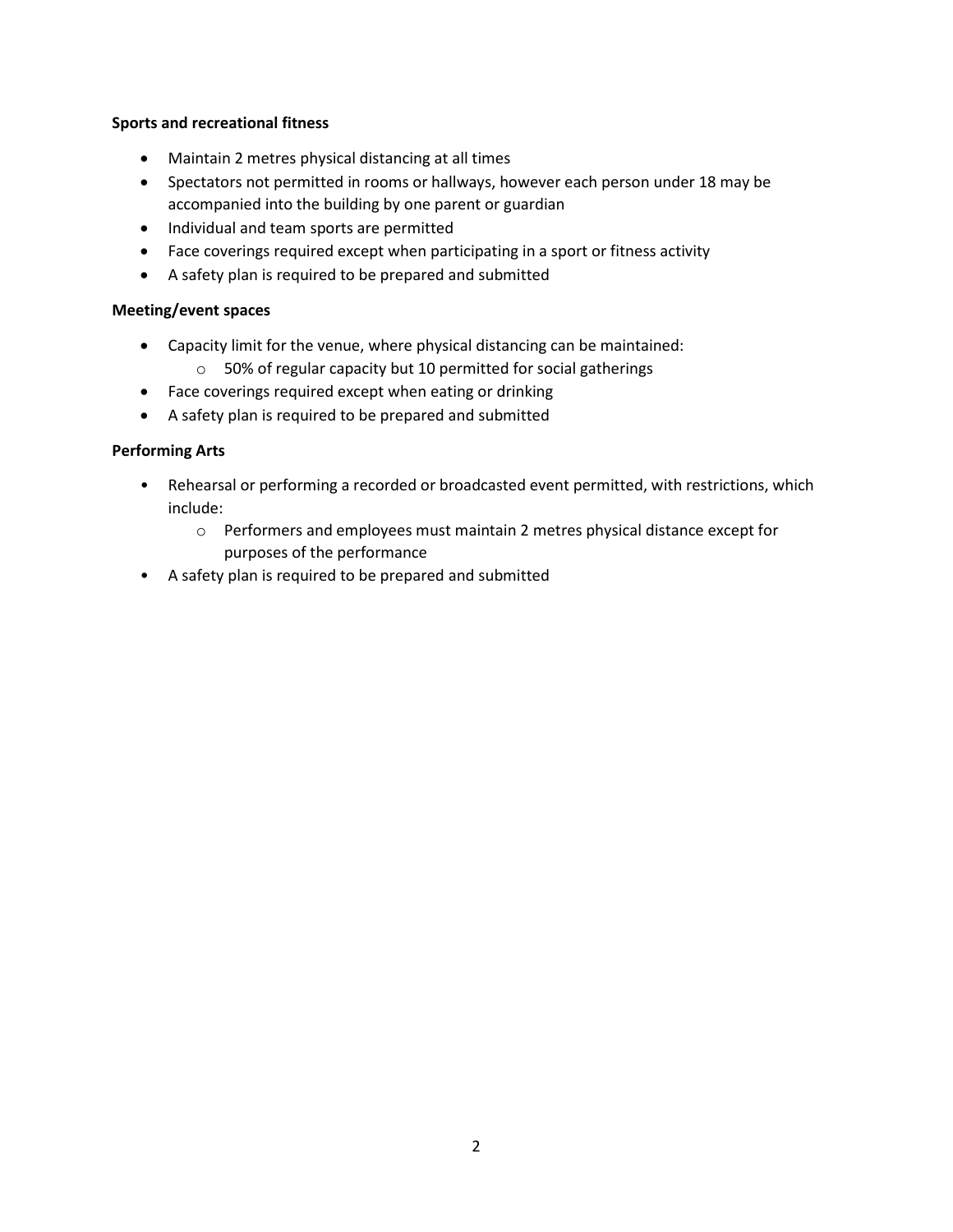# **COVID-19 Terms and Conditions**

The Township of North Dumfries is committed to providing a safe, clean environment. To accomplish this goal, we look forward to working with all stakeholders in respecting the controls being put in place to ensure that all who enter, and leave our facilities remain healthy.

Renter Responsibilities:

- The renter is responsible for ensuring all Public Health and municipal guidelines are followed, including enforcement of physical distancing of 2 metres for all participants.
- The renter is responsible to develop and implement a COVID safety plan and to ensure that it is adequate for your intended use and the mitigation of COVID related risks associated with the intended activities. In addition, any liability associated with these measure or alleged failures to protect attendees/third parties stemming from the rental is not the responsibility of the Township.
- Rental groups are responsible for ensuring COVID-19 protocols are updated regularly to meet current Health Regulations and Government guidelines related to COVID-19.
- When reporting accidents or incidents to the Township, possible contracting or exposure to COVID or viral infection arising from your rental must be documented.

Prior to entering any Township facility (indoor or outdoor), all participants and visitors must adhere to the following guidelines:

- Please stay home if you are not feeling well, have tested positive for COVID-19, been in contact with a confirmed or probable case of COVID-19; or have recently travelled or been in close contact with someone who has travelled in the past 14 days
- Use proper hand hygiene
- Always practice physical distancing (staying 2 metres/6 feet apart from others)

## **Rental Conditions:**

Rental agreements may be cancelled due to unforeseen circumstances related to COVID-19. Should there be a cancellation of your rental due to any such cause, the Township of North Dumfries will not be responsible for any costs associated with the cancellation. A credit or refund of your rental fee will be applied.

Any liability associated with these measures or alleged failures to protect attendees/third parties stemming from the rental is not the responsibility of the Township of North Dumfries. If you have purchased your liability insurance through Gameday, the renter and participants must be made aware that they have excluded coverage for COVID-19 or viral infection losses, and that a lack of insurance coverage does not prevent possible actions being commenced against you for the use of our facilities.

**The Renter agrees to hold and save harmless the Township of North Dumfries for any actions, claims or proceedings for injuries, damages, personal loss or other loss, caused by the negligence of the Renter and guests of the Renter for use of Township premises arising out of this said contract.**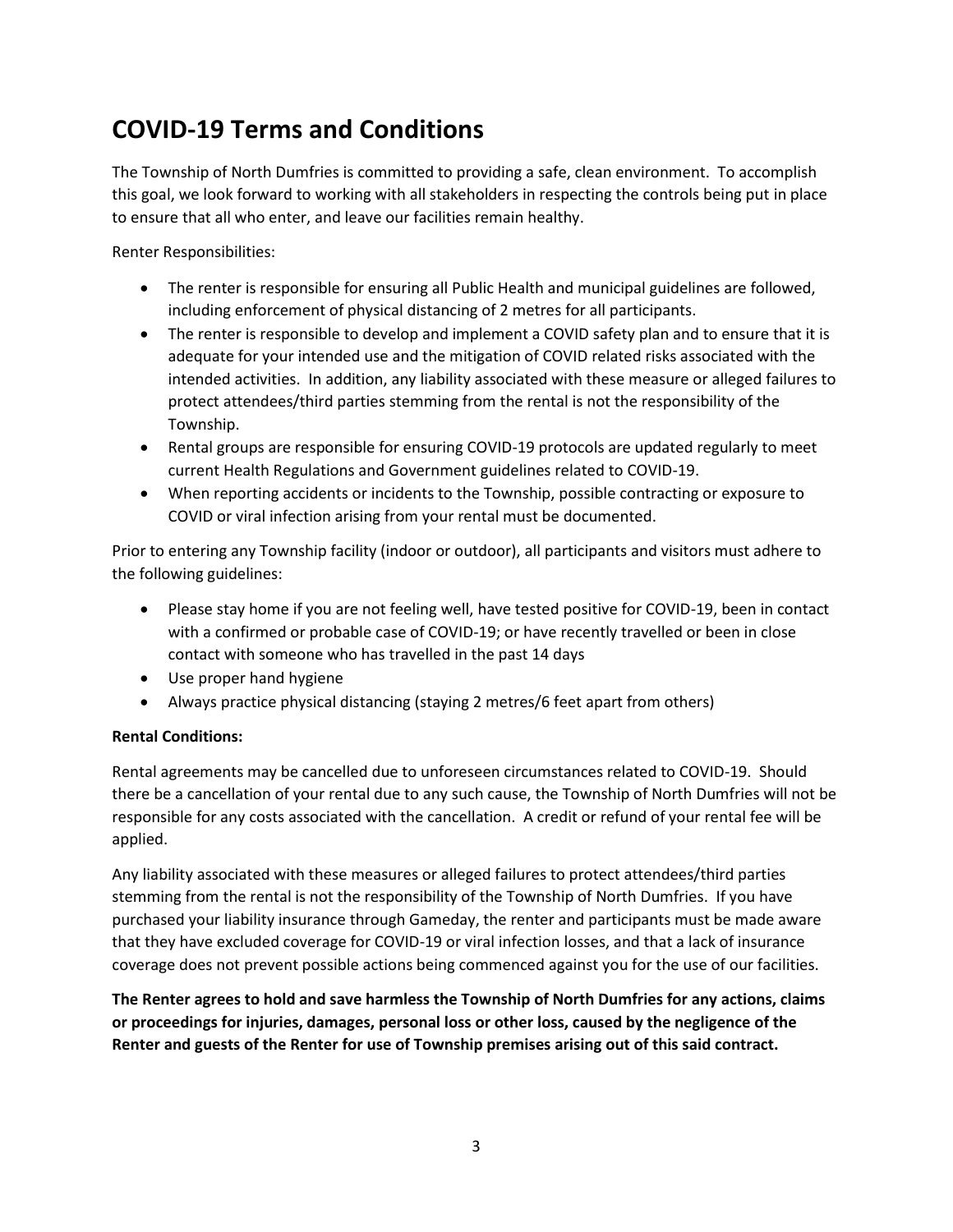# COVID19 Safety Plan

| <b>User Group/Renter Information</b>              |        |  |
|---------------------------------------------------|--------|--|
|                                                   |        |  |
| Name:                                             |        |  |
| Address:                                          |        |  |
| City:                                             | Email: |  |
| Phone:                                            | Date:  |  |
| <b>Physical Distancing &amp; Capacities</b><br>1. |        |  |

What will be done to ensure physical distancing guidelines and facility capacities will be adhered to?

# 2. Hygiene

How will you ensure hand washing, hygiene protocols and practices, availability of hand sanitizer etc?